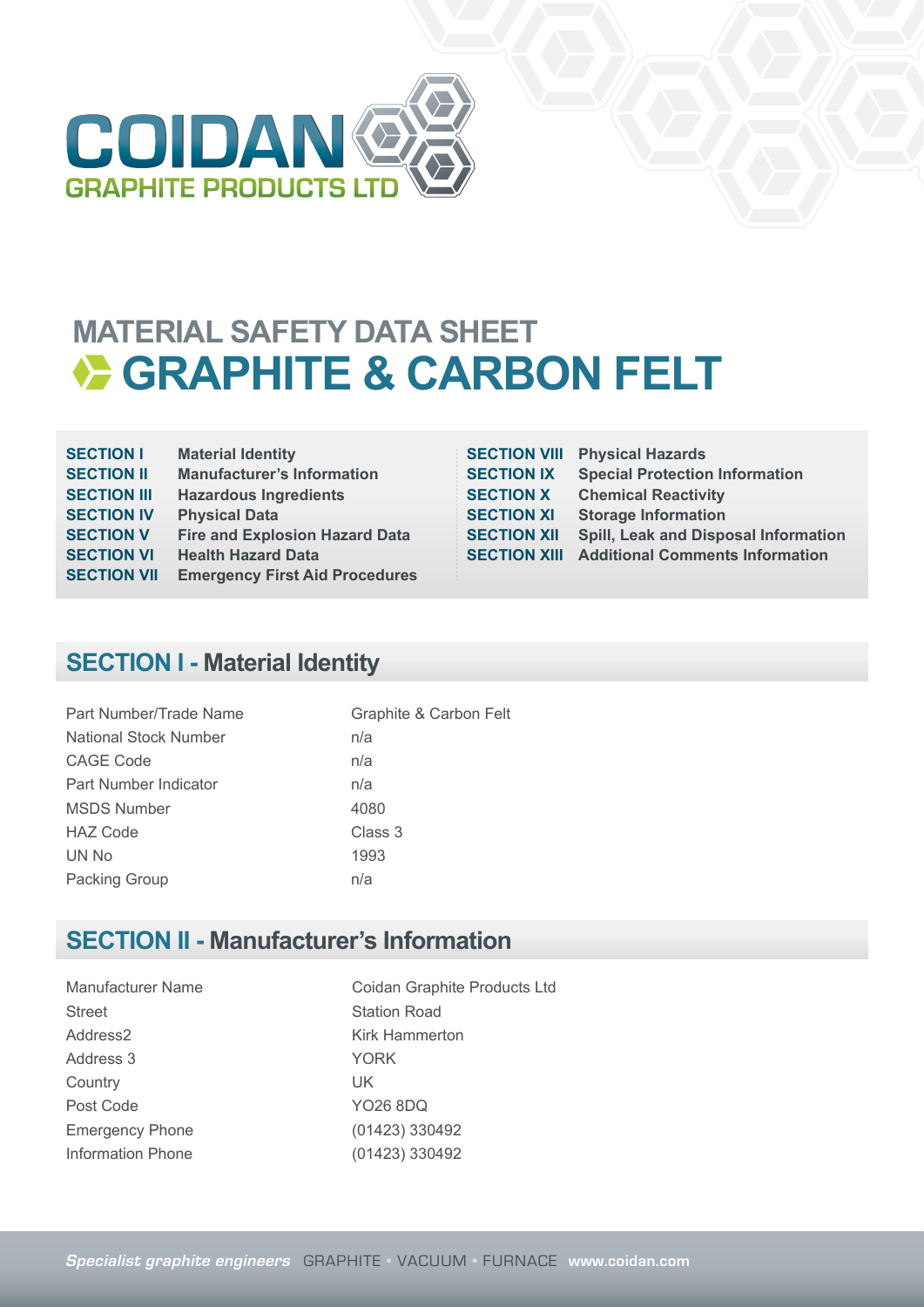#### **MATERIAL SAFETY DATA SHEET BEARFHITE & CARBON FELT**

MSDS Preparer's Information

| Date MSDS Prepared/Revised | <b>MAY 2011</b> |
|----------------------------|-----------------|
| Active Indicator           | N/A             |

#### **SECTION III - Hazardous Ingredients**

Material GRAPHITE (CAS #7782-42-5) Percent 0-100 ACGIH (TLV) OSHA (PEL)

Percent 0-100 ACGIH (TLV) 10 MG/M<sup>3</sup> OSHA (PEL) 15 MG/M<sup>3</sup>

2 MG/M<sup>3</sup> RESPIRABLE 5 MG/M<sup>3</sup> RESPIRABLE

Material CARBON (CAS #7440-44-0)

## **SECTION IV - Physical Data**

| Appearance                      | <b>GREY-BLACK PARTICLES</b> |
|---------------------------------|-----------------------------|
| Odour                           | <b>NONE</b>                 |
| <b>Melting Point</b>            | $>5000$ °F                  |
| <b>Specific Gravity</b>         | ~1.7                        |
| Vapor Density ( $Air = 1$ )     | <b>NA</b>                   |
| <b>Vapor Density</b>            | <b>NA</b>                   |
| % Volatile by Volume            | <b>NOT VOLATILE</b>         |
| <b>Bulk Density</b>             | <b>NA</b>                   |
| <b>Boiling Point</b>            | <b>NA</b>                   |
| % Solubility (H <sub>2</sub> O) | <b>INSOLUBLE</b>            |
| Evaporation Rate (BUOAC = 1)    | <b>NA</b>                   |
| Other                           | NА                          |

## **SECTION V - Fire and Explosion Hazard Data**

| Flash Point & Method                    | ΝA                                                                                                                                                                                                                                                     |
|-----------------------------------------|--------------------------------------------------------------------------------------------------------------------------------------------------------------------------------------------------------------------------------------------------------|
| Flammable Limits LEL                    | ΝA                                                                                                                                                                                                                                                     |
| Flammable Limits UEL                    | ΝA                                                                                                                                                                                                                                                     |
| <b>Extinguishing Media</b>              | <b>BULK MATERIAL IS NONCOMBUSTIBLE. DUSTS ARE COMBUSTIBLE</b><br>- USE WATER, CARBON DIOXIDE, DRY CHEMICAL OR FOAM.                                                                                                                                    |
| <b>Special Fire Fighting Procedures</b> | MATERIAL IN OR NEAR FIRES SHOULD BE COOLED WITH A WATER<br>SPRAY OR FOG. A SELF-CONTAINED BREATHING APPARATUS,<br>OPERATING IN THE POSITIVE PRESSURE MODE, AND FULL FIRE<br>FIGHTING PROTECTIVE CLOTHING SHOULD BE WORN FOR<br><b>COMBATING FIRES.</b> |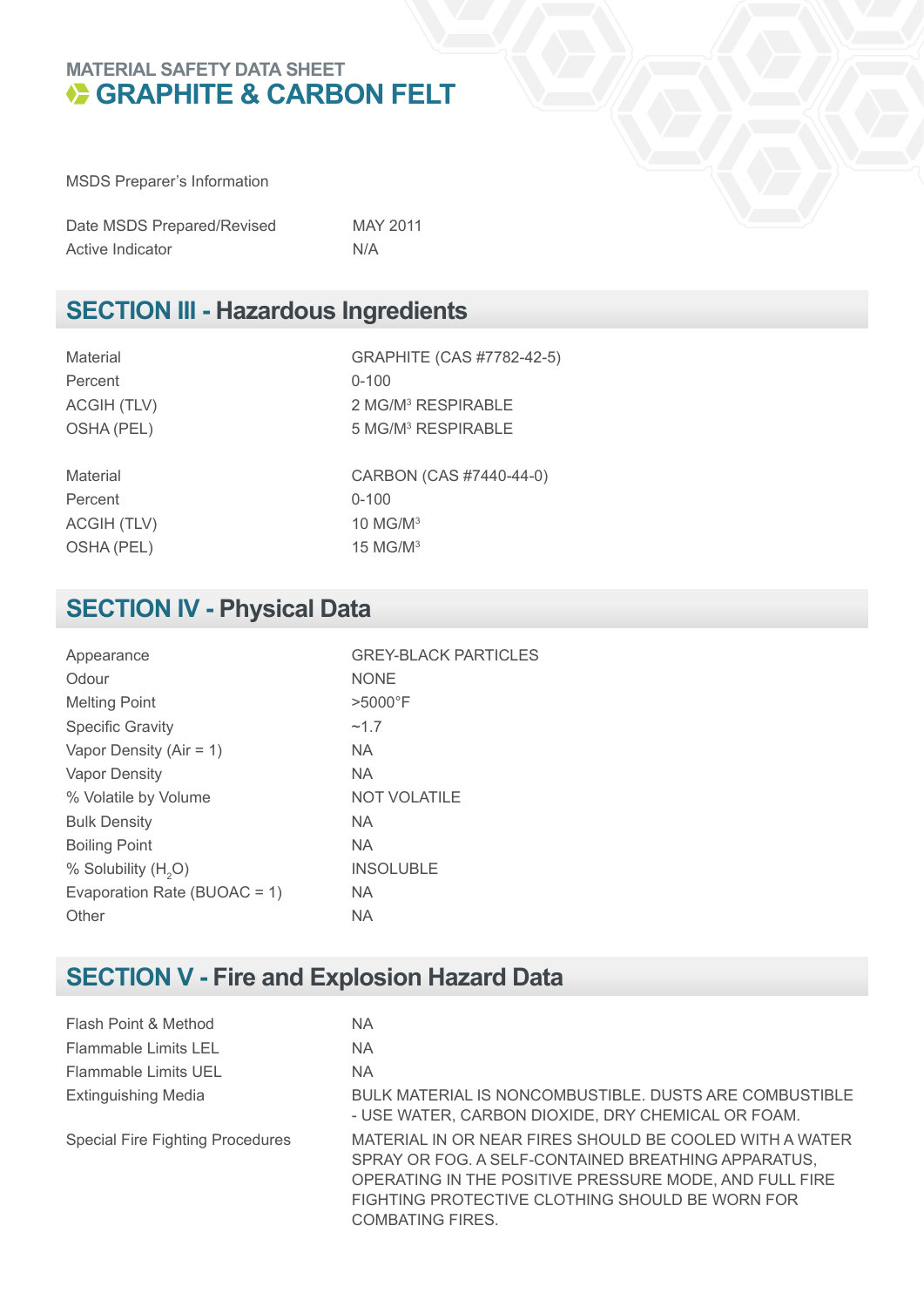# **MATERIAL SAFETY DATA SHEET<br>
GRAPHITE & CARBON FELT**

Unusual Fire/Explosion Hazards THERMAL DECOMPOSITION OR COMBUSTION MAY PRODUCE DENSE SMOKE, OXIDES OF CARBON AND LOWER MOLECULAR WEIGHT ORGANIC COMPOUNDS WHOSE COMPOSITIONS HAVE NOT BEEN CHARACTERIZED.

> FINELY DIVIDED CARBON DUSTS FORM POTENTIALLY EXPLOSIVE MIXTURES IN AIR AT CONCENTRATIONS GREATER THAN 1.8 OUNCE PER CUBIC FOOT.

## **SECTION VI - Health Hazard Data**

| LD50 Oral (Ingetsion)            | NOT ESTABLISHED FOR PRODUCT                                                                                                                                                                                  |
|----------------------------------|--------------------------------------------------------------------------------------------------------------------------------------------------------------------------------------------------------------|
| LD50 Dermal (Skin Contact)       | NOT ESTABLISHED FOR PRODUCT                                                                                                                                                                                  |
| LD50 Inhalation                  | NOT ESTABLISHED FOR PRODUCT                                                                                                                                                                                  |
| <b>Primary Route of Exposure</b> | INHALATION OF DUSTS GENERATED DURING PROCESSING AND<br>HANDLING AND DERMAL AND OCULAR CONTACT                                                                                                                |
| Threshold Limit Values (TLV)     | NOT ESTABLISHED FOR PRODUCT - SEE SECTION 3                                                                                                                                                                  |
| Effect of Overexposure - Acute   | HIGH CONCENTRATIONS OF PRODUCT DUSTS MAY BE IRRITATING<br>TO THE EYES, SKIN, MUCOUS MEMBRANES AND RESPIRATORY<br>TRACT.                                                                                      |
| Effect of Overexposure - Chronic | INHALATION OF HIGH CONCENTRATIONS OF PRODUCT DUSTS<br>OVER PROLONGED PERIODS OF TIME MAY CAUSE PNEUMO-<br>CONIOSIS. SYMPTOMS CAN INCLUDE COUGH, SHORTNESS OF<br>BREATH AND A DECREASE IN PULMONARY FUNCTION, |
|                                  | PRE-EXISTING PULMONARY DISORDERS, SUCH AS EMPHYSEMA,<br>MAY POSSIBLY BE AGGRAVATED BY PROLONGED EXPOSURE TO<br>HIGH CONCENTRATIONS OF GRAPHITE AND/OR CARBON DUSTS.                                          |

## **SECTION VII - Emergency First Aid Procedures**

| For Overexposure to Particulate Matter | REMOVE THE EXPOSED PERSON TO FRESH AIR. IF BREATHING<br>IS DIFFICULT, OXYGEN MAY BE ADMINISTERED. IF BREATHING<br>HAS STOPPED, ARTIFICIAL RESPIRATION SHOULD BE STARTED<br>IMMEDIATELY. SEEK MEDICAL ATTENTION. |
|----------------------------------------|-----------------------------------------------------------------------------------------------------------------------------------------------------------------------------------------------------------------|
| If the Material Enters the Eyes        | FLUSH WITH WATER FOR AT LEAST 15 MINUTES. SEEK MEDICAL<br>ATTENTION IF IRRITATION DEVELOPS OR PERSISTS.                                                                                                         |
| If Material gets on the Skin           | WASH THOROUGHLY WITH MILD SOAP AND WATER. SEEK MEDICAL<br>ATTENTION IF IRRITATION DEVELOPS OR PERSISTS. DERMATITIS<br>SHOULD BE TREATED SYMPTOMATICALLY BY A PHYSICIAN.                                         |
| If the Material is Ingested            | (THIS IS NOT EXPECTED TO BE A SIGNIFICANT ROUTE OF ENTRY<br>INTO THE BODY)                                                                                                                                      |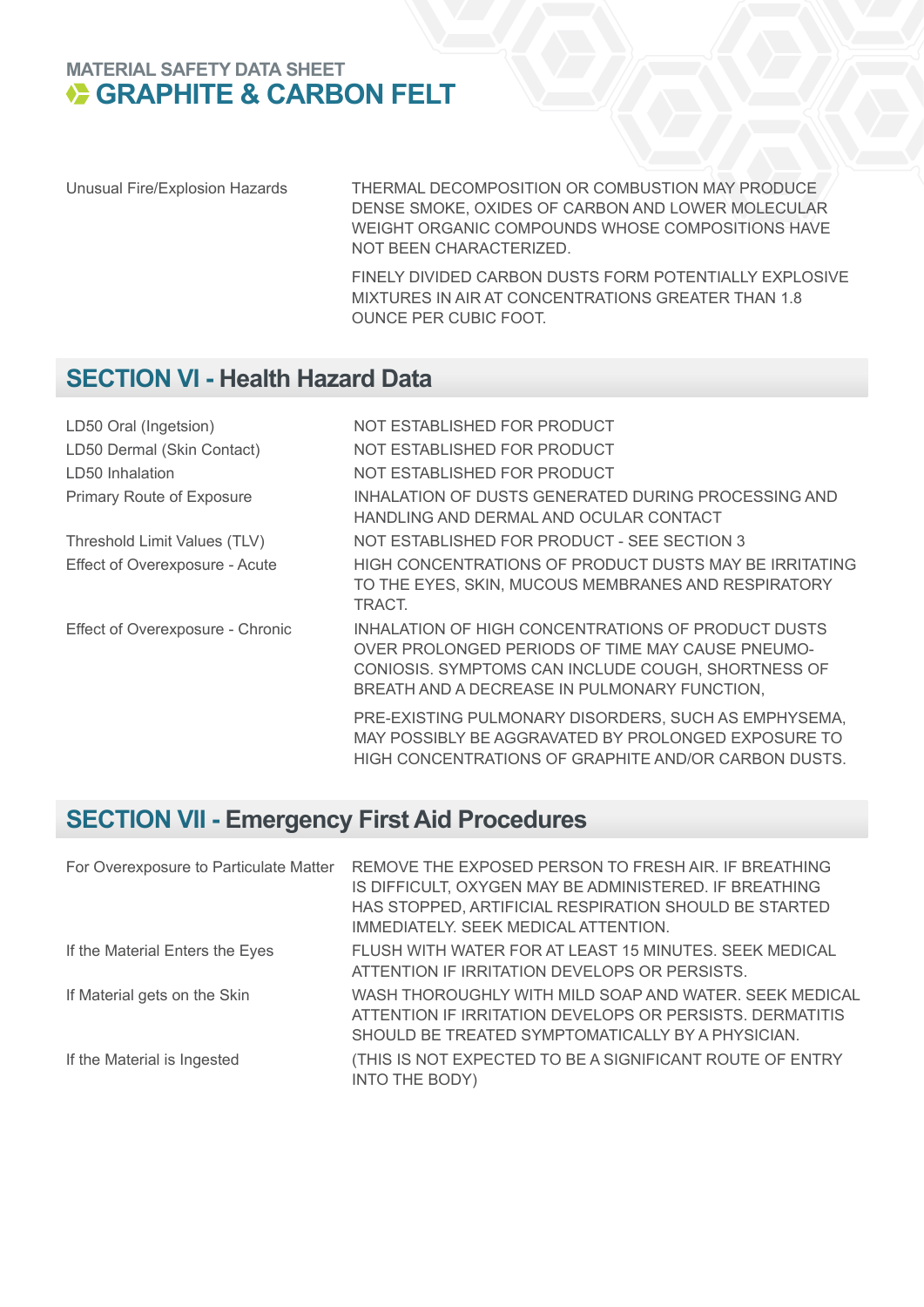#### **MATERIAL SAFETY DATA SHEET GRAPHITE & CARBON FELT**

## **SECTION VIII - Physical Hazards**

GRAPHITE AND CARBON DUSTS ARE ELECTRICALLY CONDUCTIVE. ACCUMULATIONS OF DUST MAY CAUSE SHORTING OF ELECTRICAL CIRCUITS. CARE SHOULD BE TAKEN TO SEAL ELECTRICAL CIRCUITS AND SWITCHES THAT MAY BE AFFECTED. DUSTS SHOULD NOT BE EMITTED TO THE ATMOSPHERE WHERE THEY MAY SETTLE ON AND CAUSE SHORTING OF OUTSIDE ELECTRICAL EQUIPMENT.

## **SECTION IX - Special Protection Information**

| Ventilation              | IF DUSTS ARE GENERATED DURING PROCESSING OR USE, LOCAL<br>EXHAUST VENTILATION SHOULD BE PROVIDED TO MAINTAIN<br>EXPOSURES BELOW THE LIMITS CITED IN SECTION 1. DESIGN<br>DETAILS FOR LOCAL EXHAUST VENTILATION SYSTEMS MAY BE<br>FOUND IN THE LATEST EDITION OF "INDUSTRIAL VENTILATION:<br>A MANUAL OF RECOMMENDED PRACTICES" PUBLISHED BY THE<br>ACGIH COMMITTEE ON INDUSTRIAL VENTILATION, P.O. BOX 16153,<br>LANSING, MI 48910. THE NEED FOR LOCAL EXHAUST VENTI-<br>LATION SHOULD BE EVALUATED BY A PROFESSIONAL INDUSTRIAL<br>HYGIENIST. LOCAL EXHAUST VENTILATION SYSTEMS SHOULD BE<br>DESIGNED BY A PROFESSIONAL ENGINEER. |
|--------------------------|------------------------------------------------------------------------------------------------------------------------------------------------------------------------------------------------------------------------------------------------------------------------------------------------------------------------------------------------------------------------------------------------------------------------------------------------------------------------------------------------------------------------------------------------------------------------------------------------------------------------------------|
| Respiratory              | IF EXPOSURES EXCEED THE LIMITS CITED IN SECTION 1 BY LESS<br>THAN A FACTOR OF 10, USE AS A MINIMUM A NIOSH-APPROVED<br>N95 RESPIRATOR. IF EXPOSURES EXCEED 10 TIMES THE LIMITS<br>CITED IN SECTION1, CONSULT A PROFESSIONAL INDUSTRIAL<br>HYGIENIST OR YOU RESPIRATORY PROTECTIVE EQUIPMENT<br>SUPPLIER FOR SELECTION OF THE PROPER EQUIPMENT. THE<br>EVALUATION OF THE NEED FOR RESPIRATORY PROTECTION<br>SHOULD BE DETERMINED BY A PROFESSIONAL INDUSTRIAL<br><b>HYGIENIST.</b>                                                                                                                                                  |
| Eye Protection           | PROTECTIVE GLASSES WITH SIDE SHIELD SHOULD BE WORN TO<br>PREVENT EYE CONTACT WITH PARTICULATE MATTER.                                                                                                                                                                                                                                                                                                                                                                                                                                                                                                                              |
| <b>Protective Gloves</b> | PROTECTIVE GLOVES ARE RECOMMENDED TO PREVENT<br>CUTS, ABRASIONS AND IRRITATION DURING HANDLING AND<br>PROCESSING.                                                                                                                                                                                                                                                                                                                                                                                                                                                                                                                  |
| Other                    | WHERE NORMAL WORK CLOTHES BECOME SOILED BY DUSTS,<br>COVERALLS ARE RECOMMENDED. WASH SOILED CLOTHING<br><b>BEFORE REUSE.</b>                                                                                                                                                                                                                                                                                                                                                                                                                                                                                                       |
| General                  | ALL CHEMICALS SHOULD BE HANDLED SO AS TO PREVENT EYE<br>CONTACT AND EXCESSIVE OR REPEATED SKIN CONTACT.<br>APPROPRIATE EYE AND SKIN PROTECTION SHOULD BE<br>EMPLOYED. INHALATION OF DUSTS AND VAPORS SHOULD<br>BE AVOIDED.                                                                                                                                                                                                                                                                                                                                                                                                         |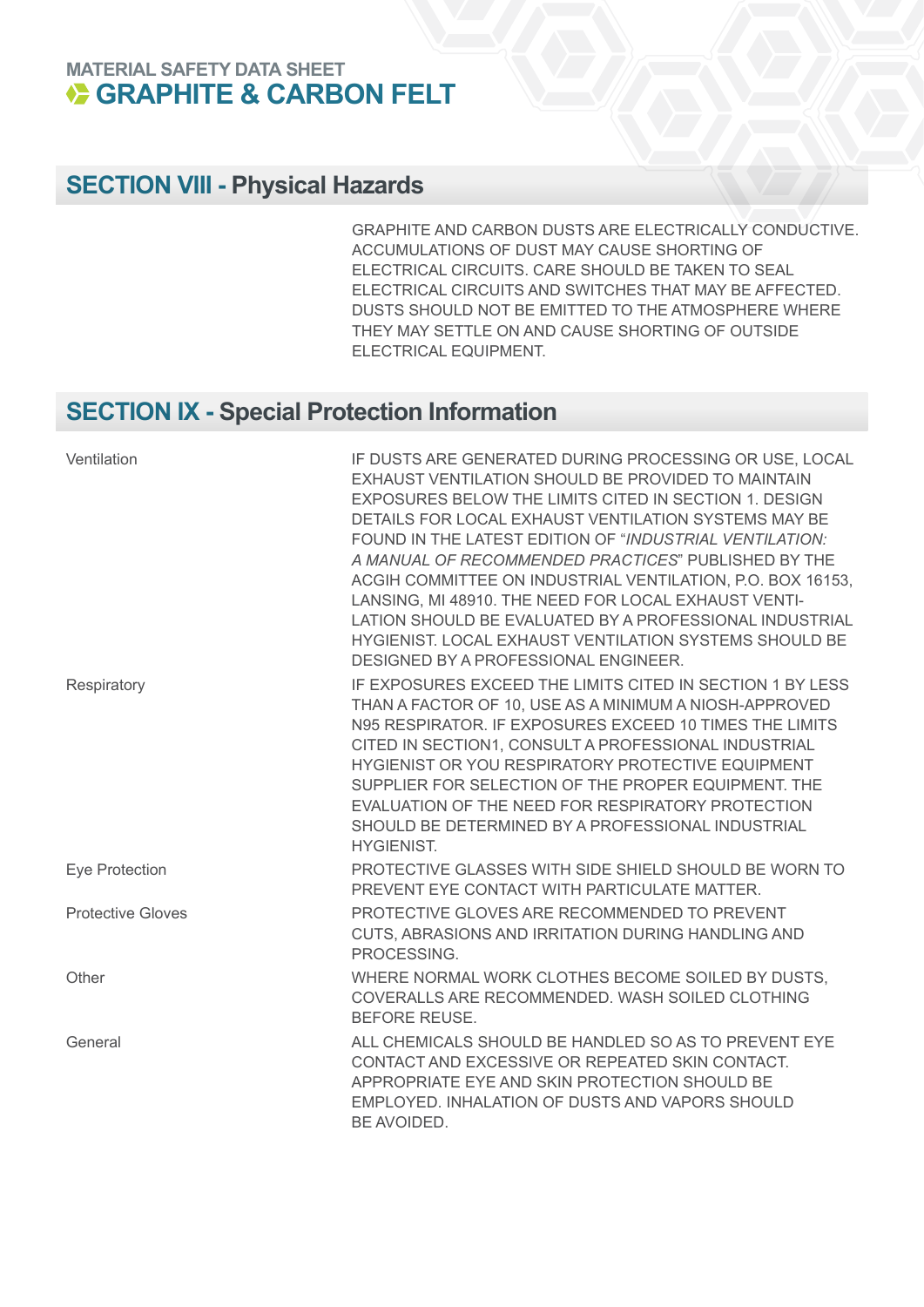## **MATERIAL SAFETY DATA SHEET<br>
GRAPHITE & CARBON FELT**

## **SECTION X - Chemical Reactivity**

|                                         | NONE THAT ARE KNOWN, MATERIAL IS STABLE, HAZARDOUS   |
|-----------------------------------------|------------------------------------------------------|
| <b>Condition Causing Instability</b>    | POLYMERIZATION WILL NOT OCCUR.                       |
|                                         | AVOID CONTACT WITH STRONG OXIDIZING AND REDUCING     |
| Incompatibility (Materials to Avoid)    | AGENTS.                                              |
|                                         | SEE SECTION 3 FOR POSSIBLE COMBUSTION AND/OR THERMAL |
|                                         | DECOMPOSITION PRODUCTS. THESE WOULD BE EXPECTED      |
| <b>Hazardous Decomposition Products</b> | DURING EMERGENCY CONDITIONS.                         |
| <b>Special Sensitivity</b>              | NONE THAT ARE KNOWN.                                 |
|                                         |                                                      |

#### **SECTION XI - Storage Information**

Precautions to be taken in Handling and Storage

STORE IN LABELED, CLOSED CONTAINERS AWAY FROM HEAT, SPARKS, OPEN FLAMES AND OTHER SOURCES OF IGNITION. DO NOT STORE WITH OR NEAR INCOMPATIBLE CHEMICALS CITED IN SECTION 8. DO NOT LET CONTAINERS OF MATERIAL ACCUMULATE IN THE WORKPLACE. PROMPTLY CLEAN UP ANY SPILLS THAT MAY OCCUR. ANY DUSTS GENERATED DURING HANDLING OR PROCESSING SHOULD BE CLEANED UP BY WET MOPPING OR VACUUMING. DRY SWEEPING CAN RESUSPEND PARTICULATE MATTER INTO THE ATMOSPHERE.

## **SECTION XII - Spill, Leak and Disposal Information**

| Steps to be Taken in Case Material is | SPILLED OR RELEASED MATERIAL SHOULD BE PICKED UP WITH    |
|---------------------------------------|----------------------------------------------------------|
| Spilled or Released                   | A SUITABLE IMPLEMENT AND RETURNED TO THE ORIGINAL        |
|                                       | CONTAINER IF REUSEABLE. IF NOT REUSEABLE, THE MATERIAL   |
|                                       | SHOULD BE PLACED IN DOT-APPROVED CONTAINERS FOR          |
|                                       | DISPOSAL. PERSONNEL INVOLVED IN THE CLEANUP SHOULD       |
|                                       | WEAR APPROPRIATE PERSONAL PROTECTIVE EQUIPMENT. SEE      |
|                                       | SECTION 7. UNAUTHORIZED PERSONNEL SHOULD BE KEPT CLEAR   |
|                                       | OF THE AREA OF SPILLS OR RELEASES. DO NOT ALLOW MATERIAL |
|                                       | TO ENTER STORM OR SANITARY SEWERS, GROUNDWATER OR        |
|                                       | SOIL. RELEASES MAY BE REPORTABLE TO LOCAL, STATE, AND    |
|                                       | FEDERAL AUTHORITIES.                                     |
| EPA RCRA ID Number                    | NOT APPLICABLE                                           |
| <b>Waste Disposal Method</b>          | MATERIAL SHOULD BE DISPOSED OF IN ACCORDANCE WITH        |
|                                       | ALL APPLICABLE FEDERAL, STATE AND LOCAL REGULATIONS.     |
|                                       | DISPOSAL IN AN EPA-APPROVED LANDFILL IS RECOMMENDED.     |